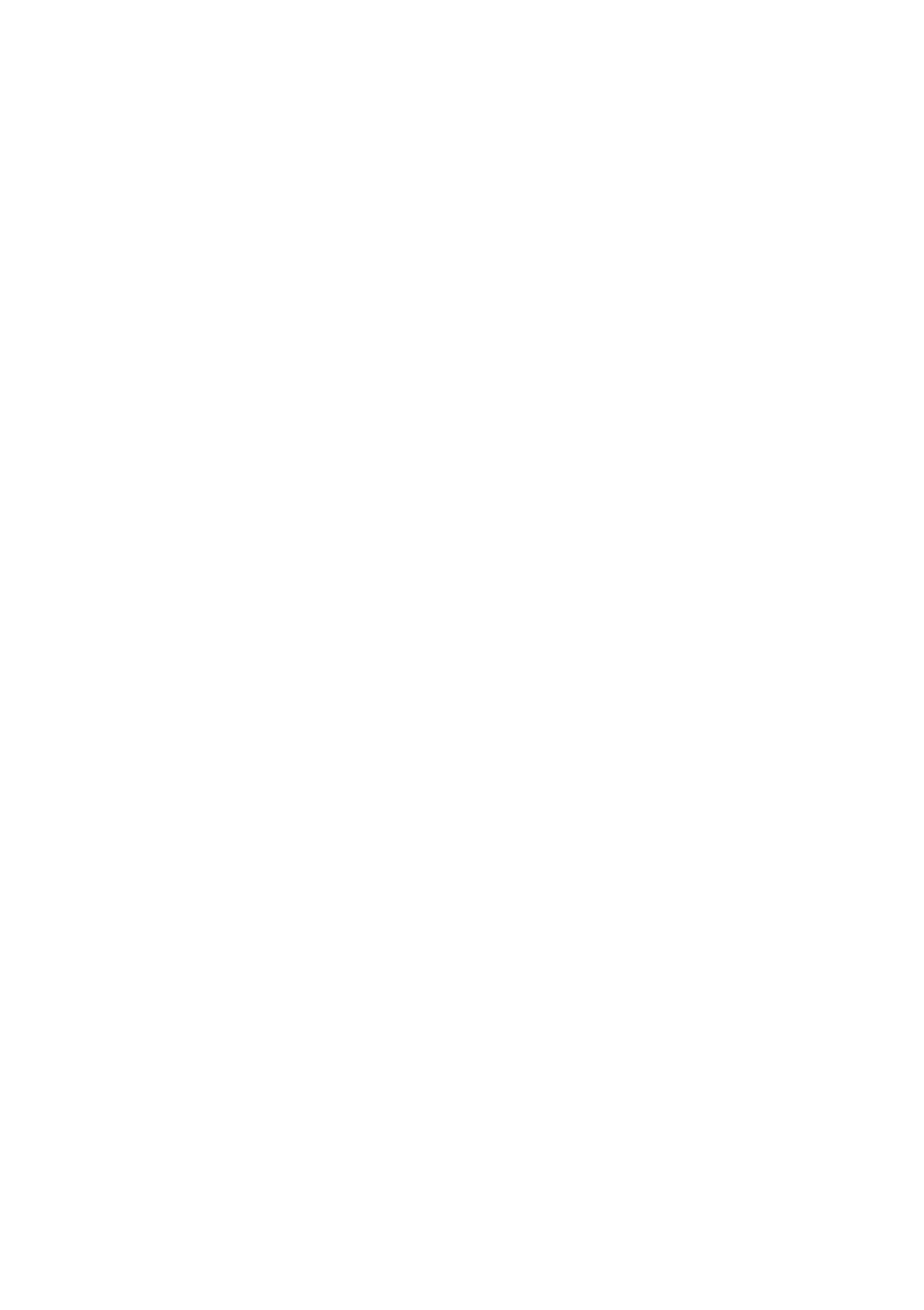# **CONTENTS**

| Optic neuritis                                                            |  |  |  |
|---------------------------------------------------------------------------|--|--|--|
| Double vision                                                             |  |  |  |
| Movement/instability of vision                                            |  |  |  |
| Uhthoff's syndrome                                                        |  |  |  |
|                                                                           |  |  |  |
| Tips for better living with visual problems--------------------------- 11 |  |  |  |
|                                                                           |  |  |  |
|                                                                           |  |  |  |
|                                                                           |  |  |  |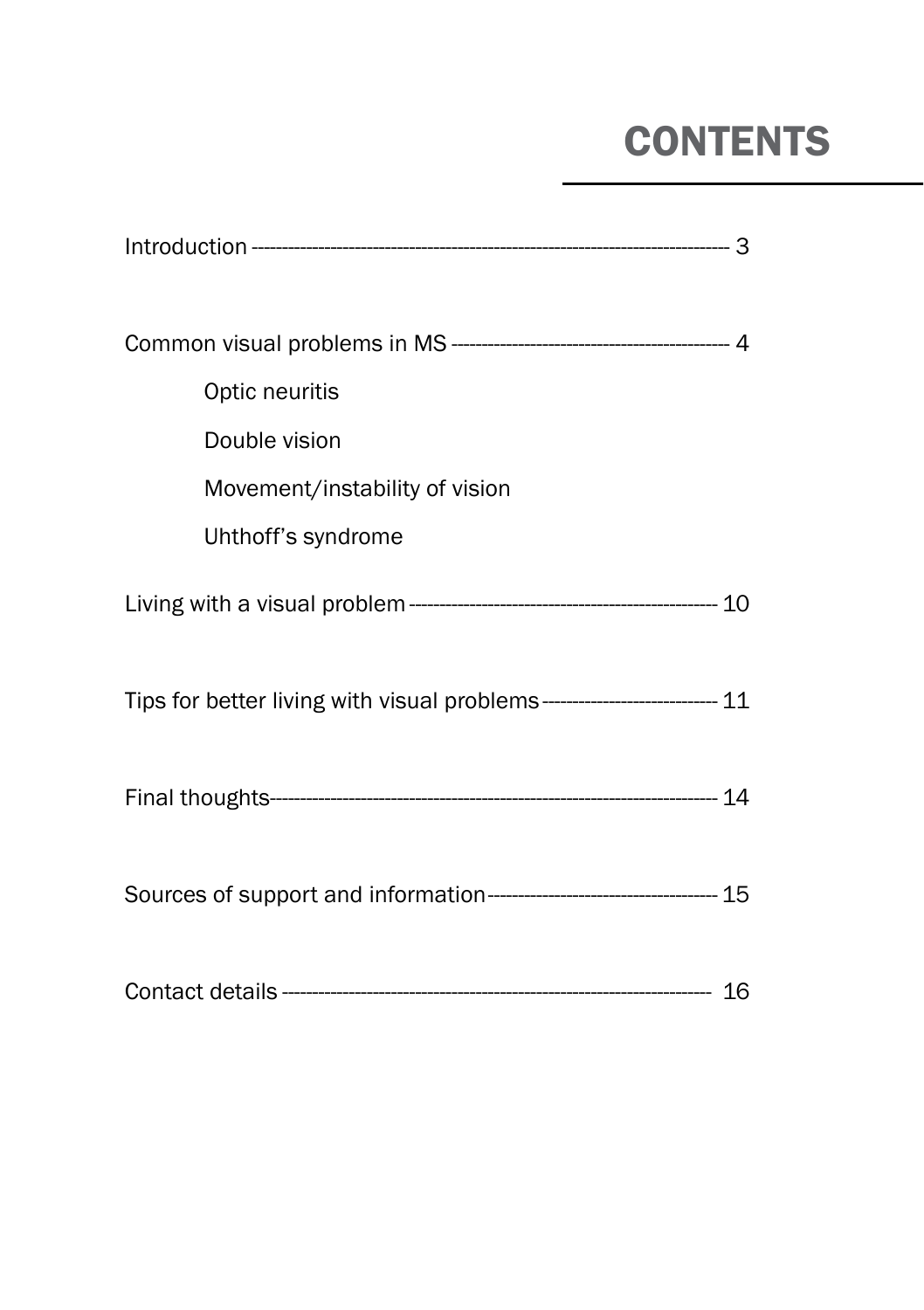AUTHOR

Adapted from the older edition, *MS and Visual Problems: A Guide to Management.*

#### Acknowledgements

Our thanks to the MSSNZ Information Series Review Team.

*MS and Visual Problems: 2nd edition* published in 2007 by the Multiple Sclerosis Society of NZ with the support of the James Searle Say Foundation.

Multiple Sclerosis Society of New Zealand Incorporated PO Box 2627 Wellington 6140 NEW ZEALAND

| Phone   |    | 0800 MS LINE or 0800 675 463 |
|---------|----|------------------------------|
|         | Ωr | 64 4 4 9 4 6 7 7             |
| Fax     |    | 64 4 499 4675                |
| Email   |    | info@msnz.org.nz             |
| Website |    | www.msnz.org.nz              |

*© Multiple Sclerosis Society of NZ Inc 2007*

ISSN: 1176-4473

ISBN: 978-0-908982-11-0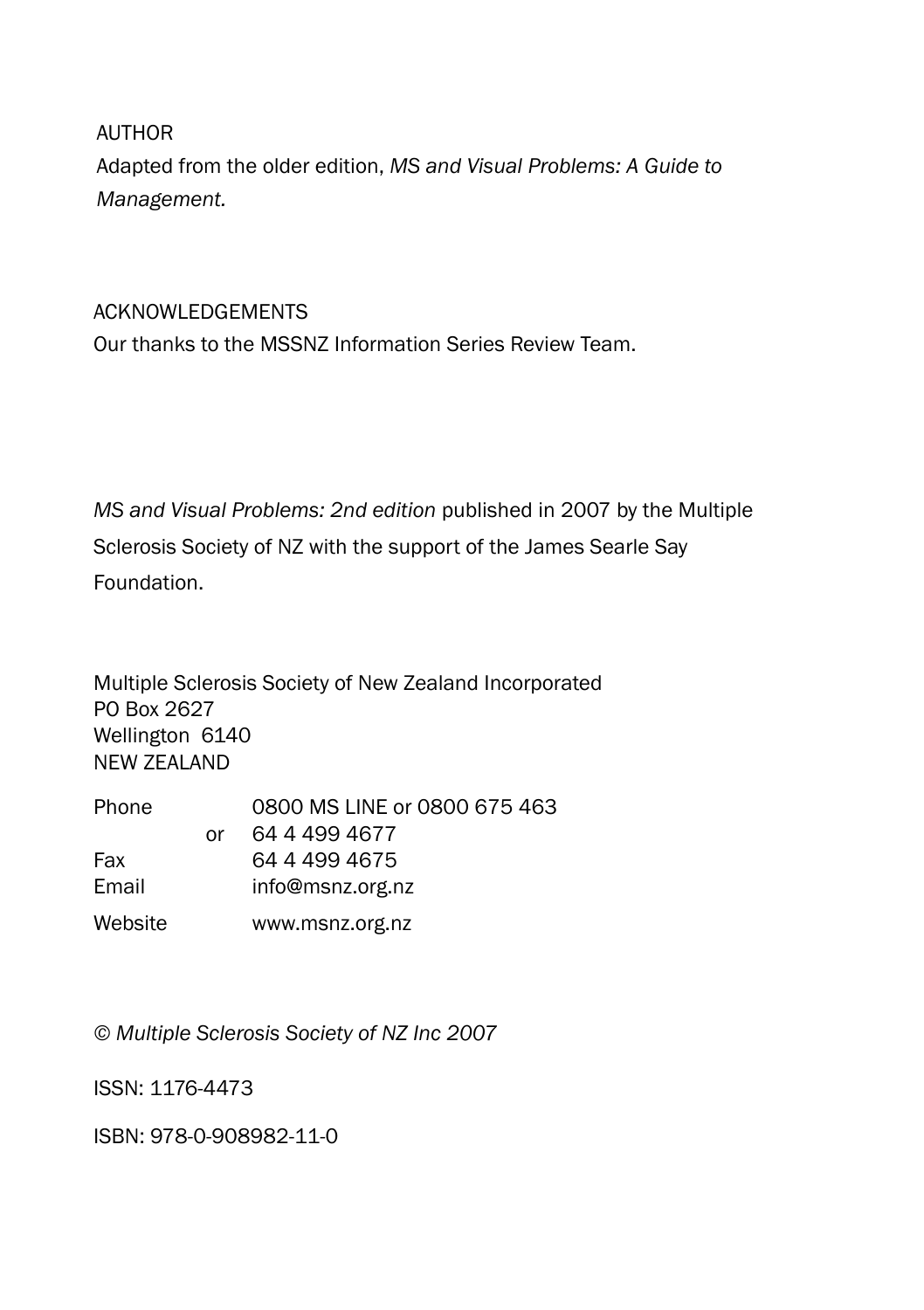# INTRODUCTION

Visual problems in MS are common, but they often clear up, with or without medication. A small number of people develop a persistent problem, but it is not usually severe.

This booklet discusses some of the basic facts about common eye problems that occur in MS, what help is available to you as well as what you can do to help yourself.

A problem with vision may be caused by a number of factors; it is important not to assume that all difficulties are due to MS. If you develop problems with your vision, ask your GP for a referral to an ophthalmologist (eye specialist) or neurologist. Seek advice on what might be causing it and what might be done.

If you wore glasses before your MS diagnosis, eye specialists recommend you continue to visit your optometrist or ophthalmologist regularly.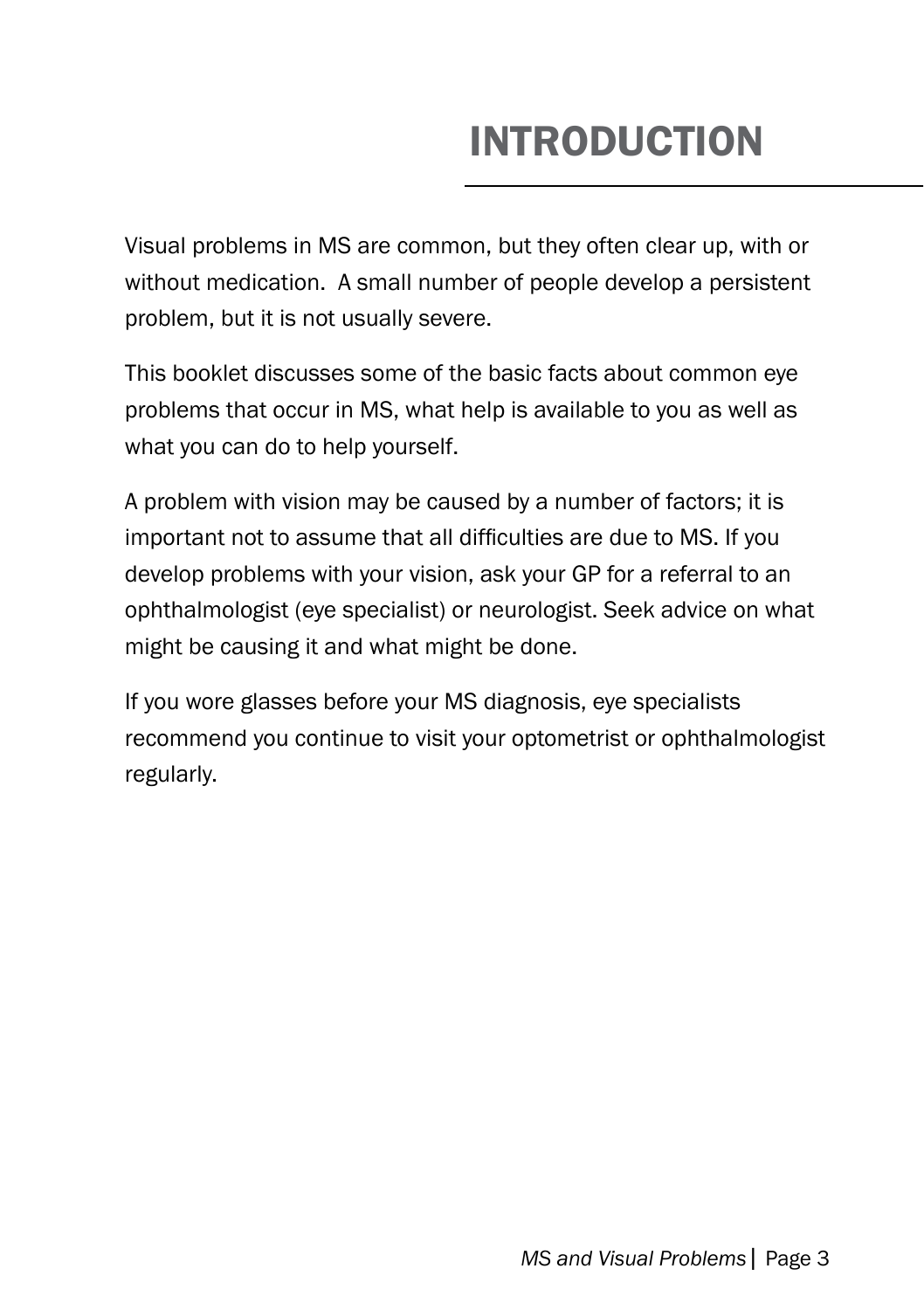# COMMON VISUAL PROBLEMS IN MS

There are several:

- $\supset$  Blurred vision (in one or both eyes), often with eye pain (optic neuritis).
- $\supset$  Double vision (diplopia).
- $\supset$  Movement/instability of vision.
- $\supset$  Transient blurred vision during exercise or in a hot environment (Uhthoff's symptom).

# OPTIC NEURITIS

Optic neuritis is inflammation of the optic nerve. It is a relatively common first symptom of MS, but not all people who have optic neuritis get MS.

### Effect on vision

Symptoms vary widely in severity, but typically it develops as pain and blurred vision over several days. The pain is usually a dull ache in and behind the eye and at times is severe. Typically, the pain is worse on eye movement. There may be tenderness when the eye is touched.

The blurred vision is often described as a black spot in the middle of the vision (e.g. the centre of someone's face might look blurred and the outline clearer). Some people find this can be made worse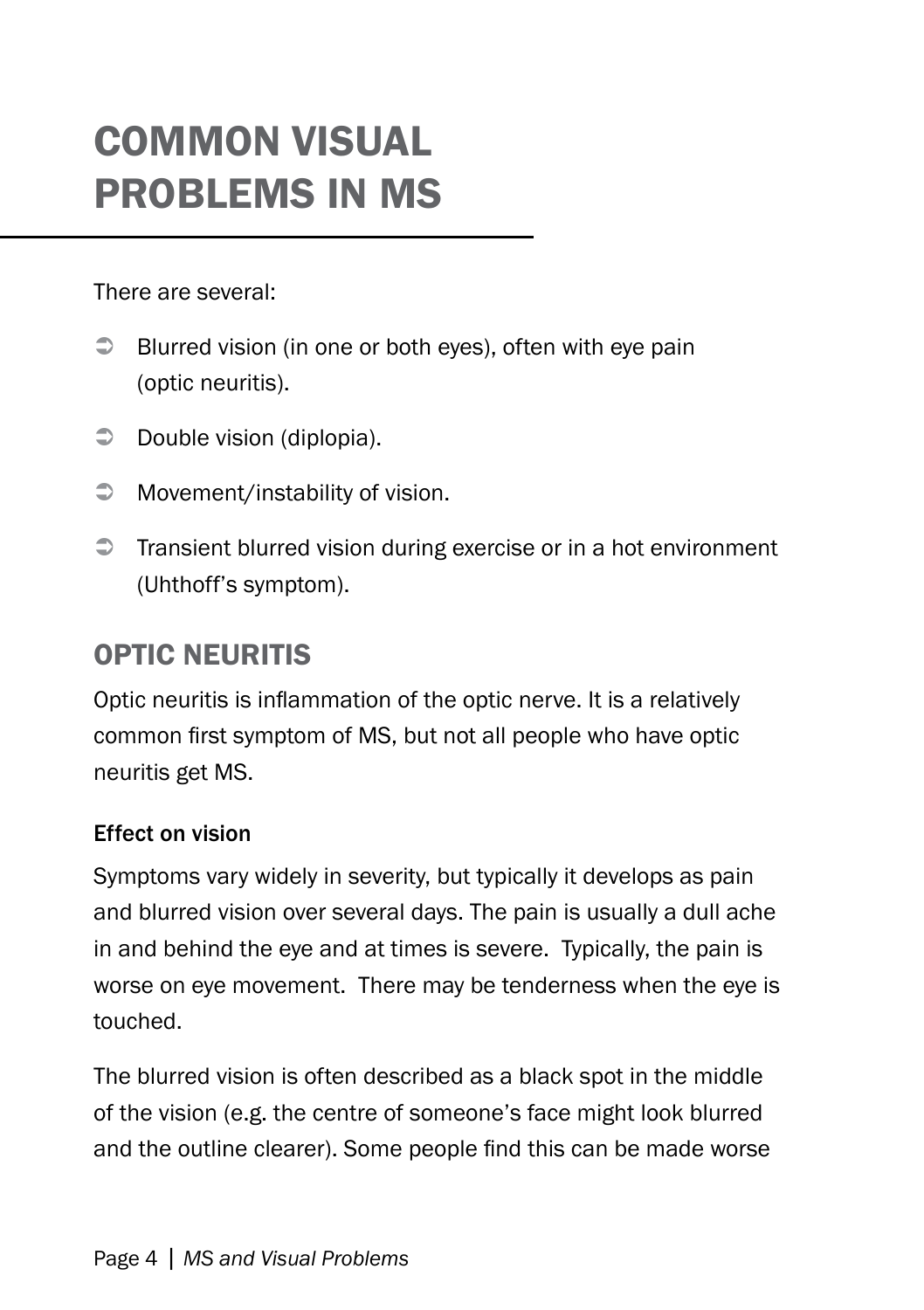by heat, exercise, being in bright surroundings or following prolonged fixation of gaze.

People also describe colours breaking up, seeming dull or 'washed out' in the affected eye (i.e. a reduction in colour vividness, particularly for reds).

Some subtle changes related to colour contrasts and clarity of vision may be difficult to detect on standard tests of vision.

Visual flashing sensations brought about by eye movement or sound often occur with optic neuritis. They are most obvious in a dimly lit room. Worse vision in bright light is another common symptom. It is likely that these symptoms are caused by fluctuating interference of the nerve transmissions along the visual pathways.

It is rare for both eyes to be affected together. However, when one of the eyes is affected, there can be interference between the picture seen by the 'normal eye' and the other imperfect eye.

#### How is optic neuritis diagnosed?

Doctors will diagnose optic neuritis by asking about a person's history and observing typical signs. Through an ophthalmoscope, swelling of the optic disc (the area where the optic nerve attaches to the eyeball) may be observed. Later, even if there is good recovery of vision, the optic disc may become pale (optic atrophy).

Tests of the speed at which nerve impulses travel in the optic nerves (visual evoked potentials) are a sensitive measure of current or past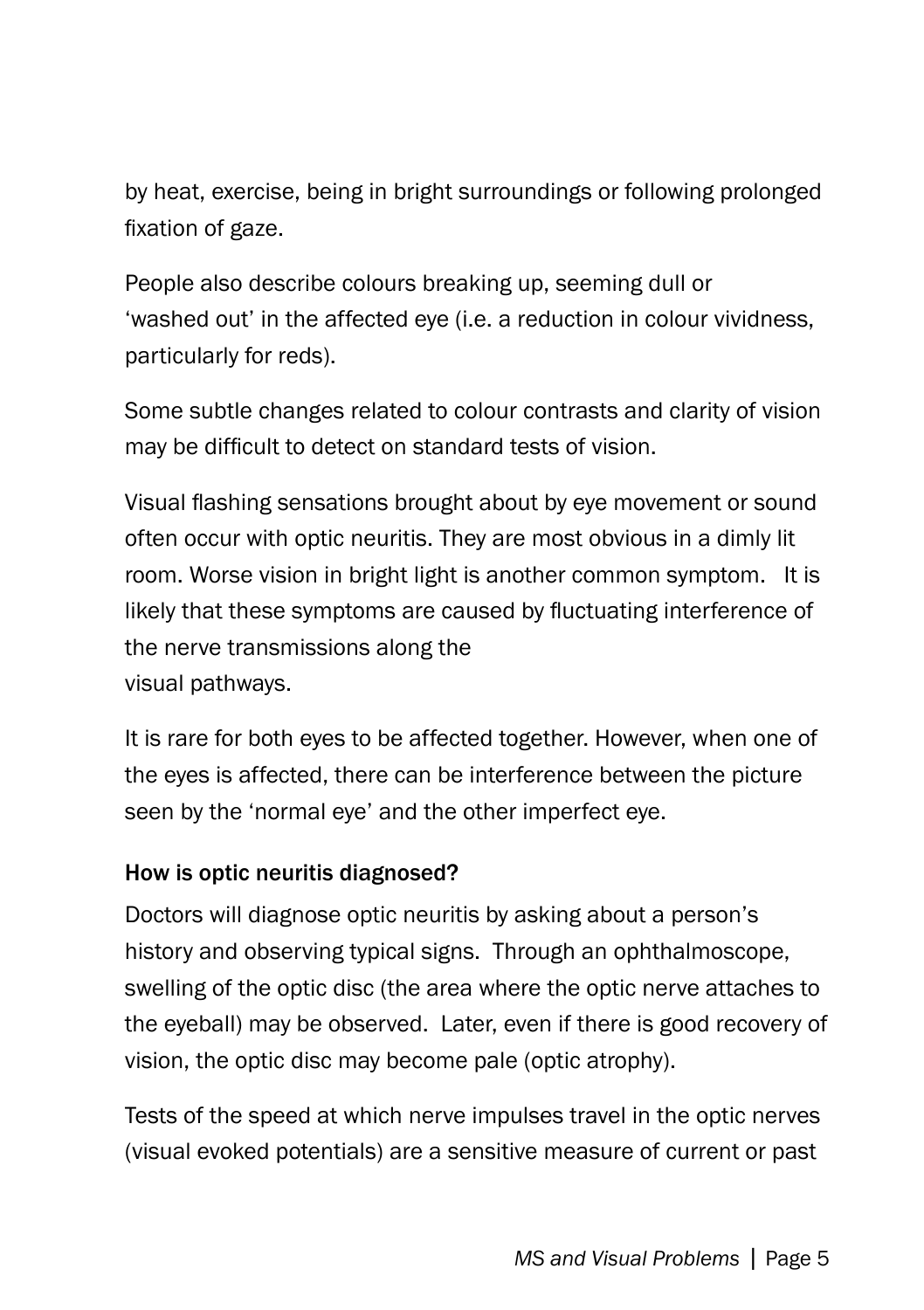optic nerve damage. Magnetic resonance imaging (MRI) scans may show active inflammation of the optic nerves.

#### Management

As with other types of MS relapse, corticosteroids are used for the treatment of optic neuritis, particularly if visual impairment is moderate or severe or is interfering with daily function (e.g. mild impairment may be limiting for people in some occupations). Steroids also reduce eye pain.

While steroids have been shown to shorten recovery time after a relapse, they do not appear to influence the final extent of recovery of vision. They are given in high doses orally or by intravenous infusion.

### Recovery from optic neuritis

Most recover well from optic neuritis, but full recovery often takes weeks or months. Signs of improvement are usual within three weeks and in 90% of cases essentially normal vision will return within eight weeks of an attack. Further improvement in vision can still occur up to a year or more after symptoms begin.

# Double Vision

Double vision or diplopia is a fairly common symptom of MS. It occurs when inflammation in the brainstem causes interference with the nerve control of the eye muscles. The lack of coordination of movements means the eyes do not focus together meaning that the image focuses in different areas of the retina in each of your eyes, too far apart for your brain to merge them. This results in seeing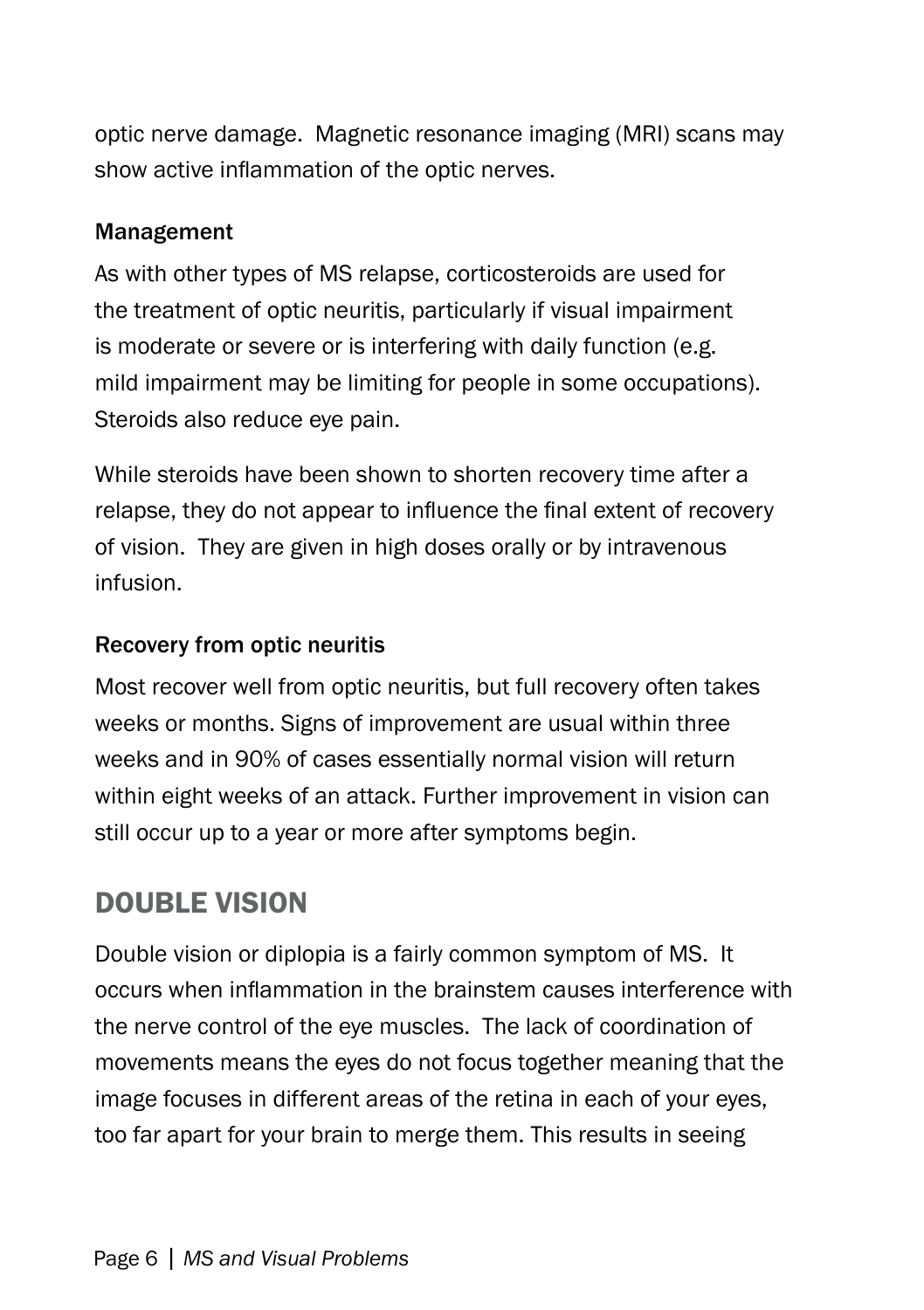double. The double images may be side by side, one above the other or slanted.

Double vision is often associated with other symptoms such as impaired balance with giddiness or vertigo. Recovery is usually good over weeks or months.

#### Management

Steroids are often used to treat diplopia as the symptoms are very disturbing. Again, the evidence is that they speed the rate of recovery, but may not affect the extent of long term recovery.

Double vision goes away when you cover one eye. This is not recommended for long periods, but useful for driving and performing short tasks, so the wearing of an eye-patch over one eye can alleviate the problem. It makes little difference which eye you cover, if vision in each eye is normal, but the range of movement may be more limited in one eye. Covering each eye alternately may be tried.

If diplopia is stable and persistent an eye specialist can prescribe glasses with prisms which may relieve the symptom.

# MOVEMENT/INSTABILITY OF VISION

This is a less common visual disturbance, also due to brainstem inflammation, which may be accompanied by diplopia. There is a sense of movement, often jerky, of the environment (oscillopsia) and difficulty focusing, usually with instability while walking. Underlying it is a failure of the mechanism that holds the eyes stable.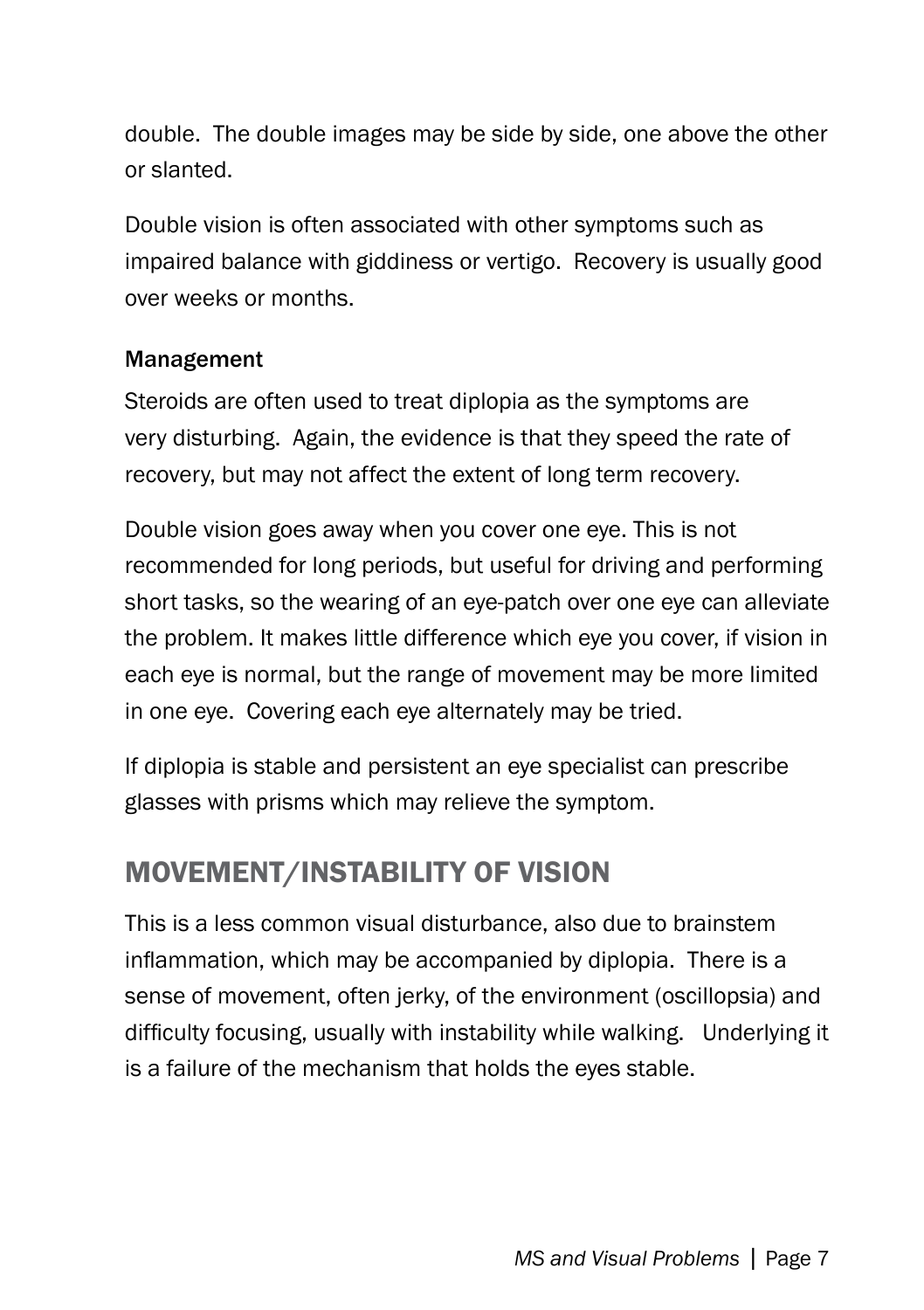An observer usually sees persistent jerky eye movements (nystagmus) which are most often up and down or slanted. However, visible nystagmus is not always associated with symptoms that the patient notices, especially when it is from side to side and present only when looking to one side.

### Management

Unfortunately, although there may be some improvement with time, instability of vision may be a persistent problem that is difficult to treat. It may be worse in some head positions, so tipping the head forward or back may help to some extent.

Drugs such as clonazepam and gabapentin can occasionally help, but side-effects are often limiting. Diaminopyridine has recently been suggested, but is not readily available. There is possibly a place for muscle relaxant injections (botulinum) into the eye muscles.

Work is being done on optical devices to stabilise the 'wiggling' visual environment of people with oscillopsia. Special lenses with prisms can offer some relief, as can mounted magnifiers, largeprint books and a variety of other largeprint or high-contrast low-vision aids.

# UHTHOFF'S SYNDROME

This is temporary blurring of vision during exercise or in a hot environment such as a spa bath. It was first noted by Wilhelm Uhthoff, an ophthalmologist, in 1890 while studying people with MS. The blurring settles in a few minutes on stopping exercise or cooling down, but may occur repeatedly in the same circumstances.

This is a common symptom in MS and usually follows an attack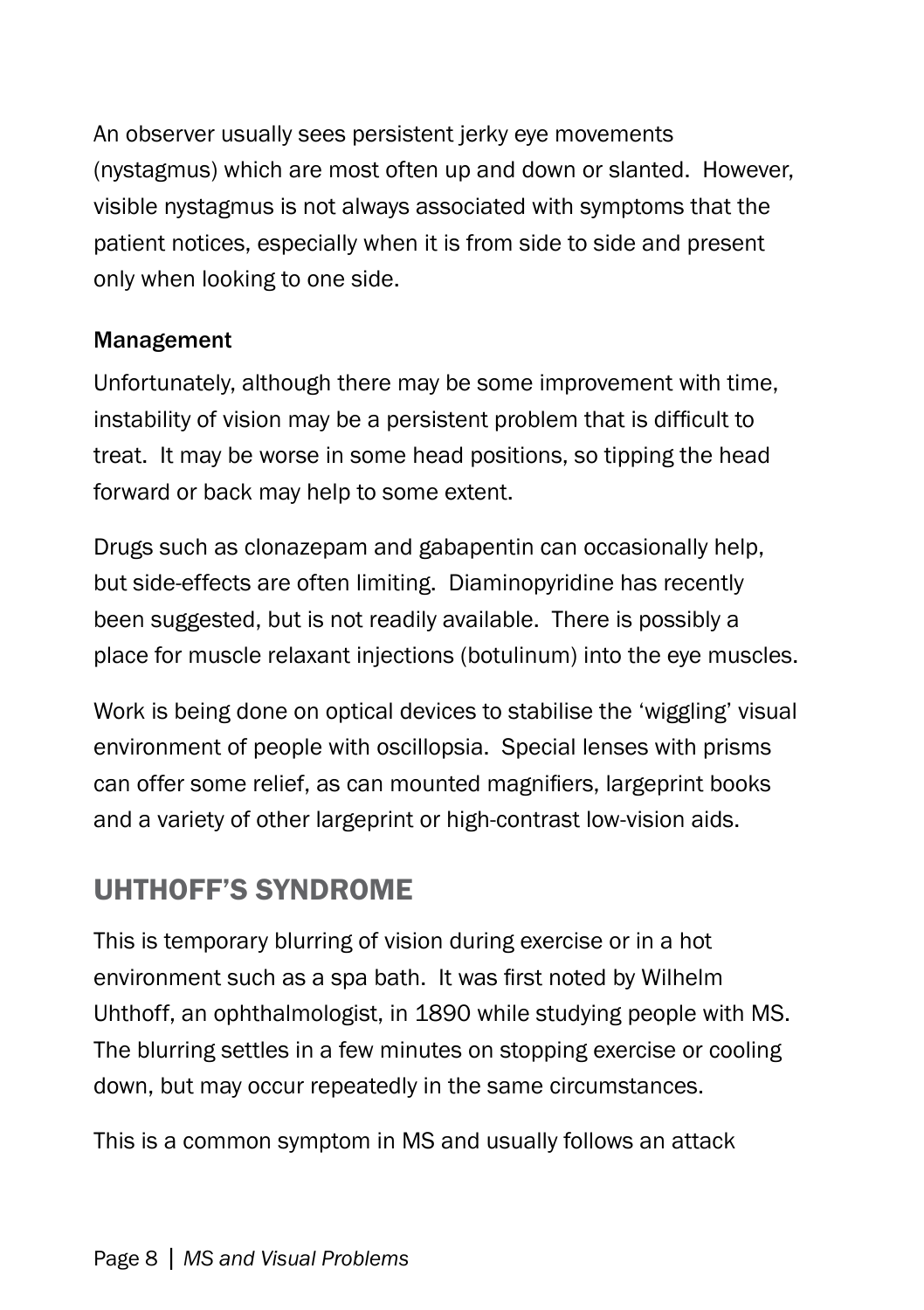of optic neuritis, but occasionally may occur without preceding visual symptoms. The recurring symptoms do not indicate fresh inflammation or nerve damage, but are due to temporary impairment of electrical conduction in previously damaged and repaired nerve fibres.

#### Management

The symptom tends to gradually settle but may persist for months. Mild symptoms may not be limiting but they are frequently irritating. The only effective management is to reduce activities that bring on the symptoms.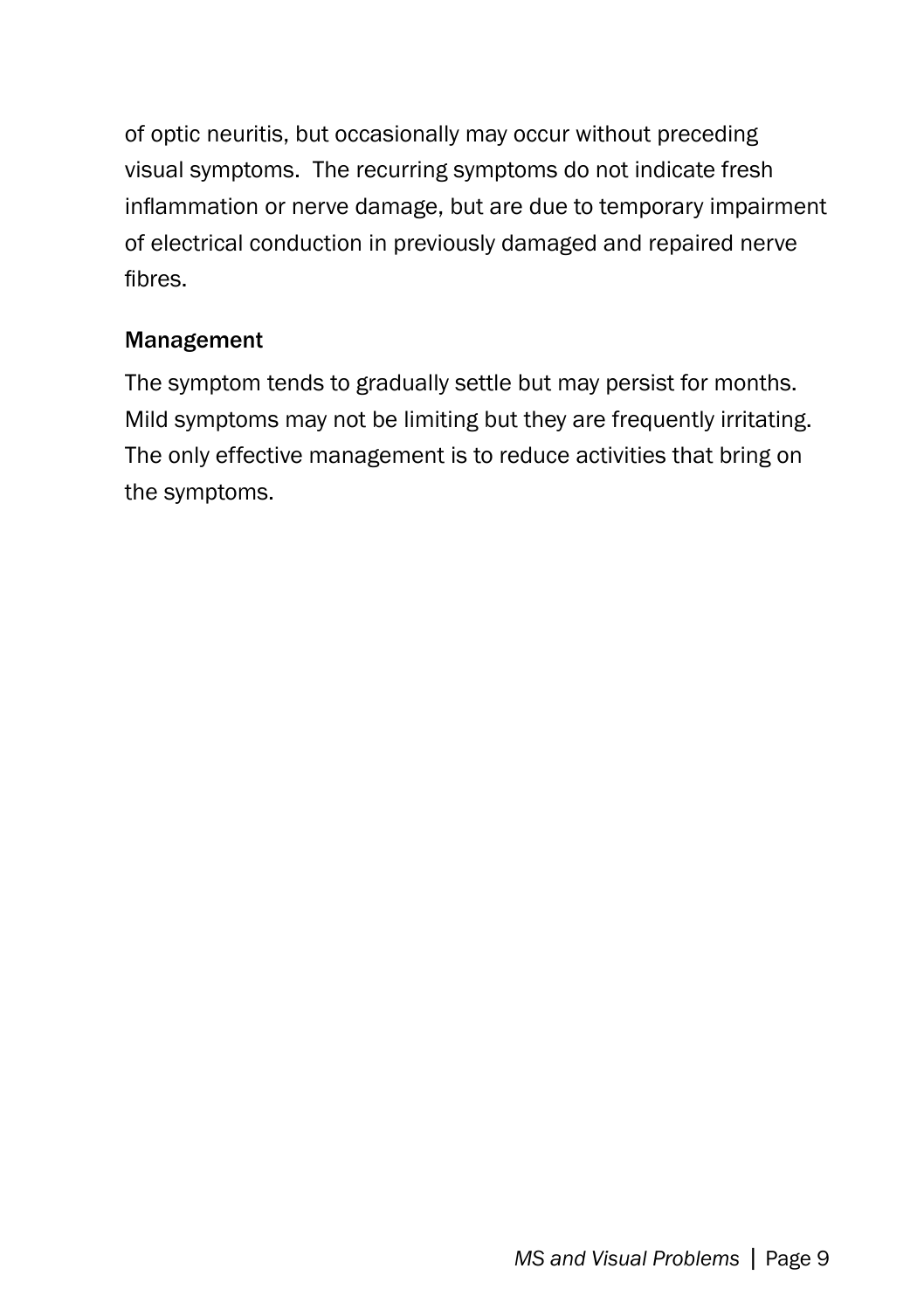# LIVING WITH A VISUAL PROBLEM

MS is not a one-symptom condition. Often you can be so overwhelmed by other symptoms or disabilities that you do not see yourself as visually impaired. On the other hand, in the presence of other disabilities, a degree of visual impairment may seem more threatening.

If you do have substantial visual impairment, a good way to gain access to services is to become registered with the Royal New Zealand Foundation for the Blind, as partially sighted or blind.

They are extremely helpful and have many useful services—all available to people with MS and visual problems. *(See Sources of Support and Information on page 15).*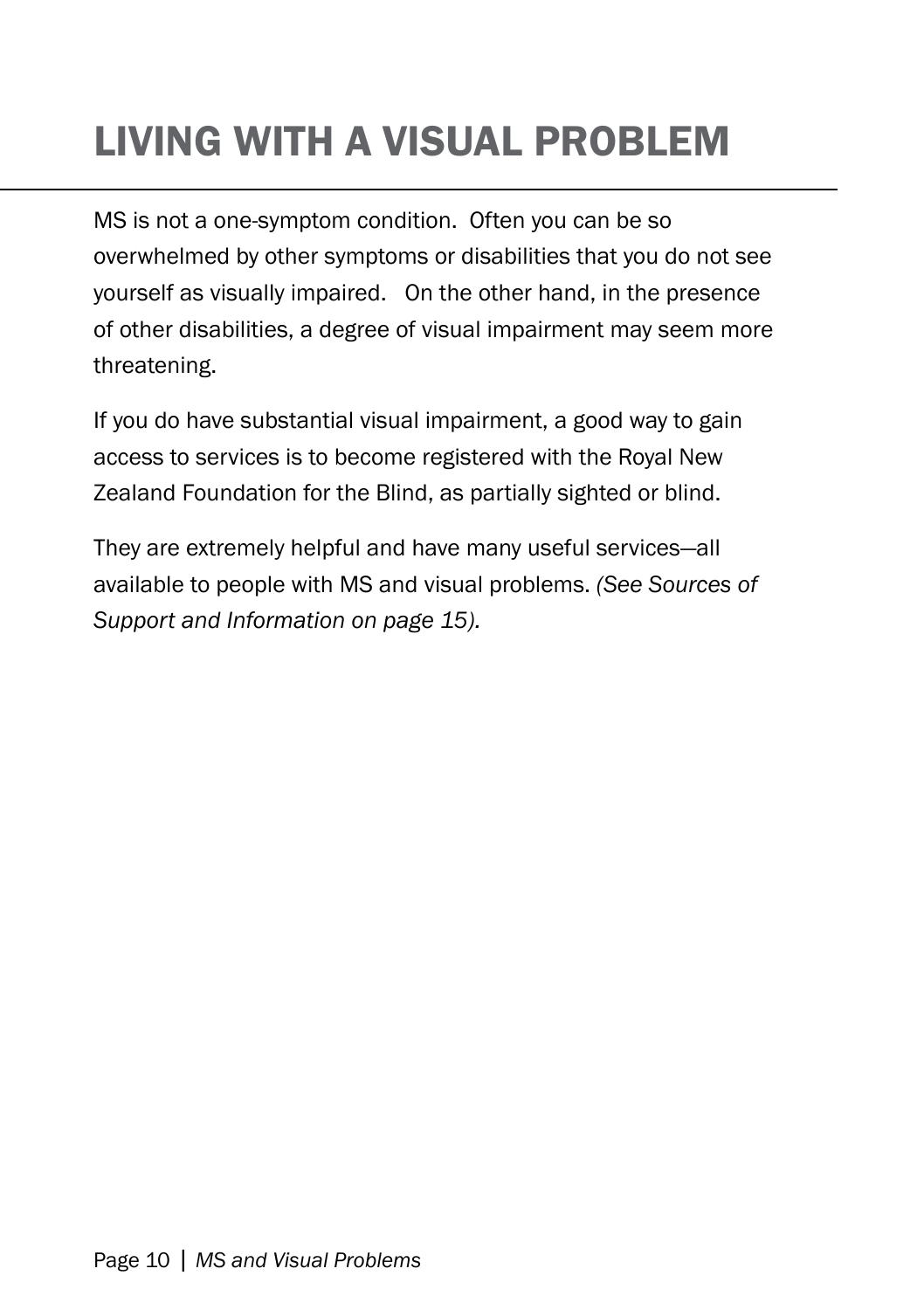# Tips for better Living with Visual impairment

When modifying your environment to better manage visual problems, you should consider:

- Contrast—the difference in the lightness or darkness of colours within an object or between objects, is essential for providing cues as to where an important object sits or where the edges of doors or steps are. Objects similar in brightness or darkness are very difficult to distinguish.
- Low-level lighting or general diffuse lighting can worsen the situation significantly. Use lamps that can aim the light right where it's needed. Try different types of lighting— incandescent and halogen work best. Fluorescent light produces glare. If you must use it, try energy saver bulbs or full colour spectrum bulbs. Eliminate glare by making sure that light cannot reflect off mirrors and shiny objects.
- $\supset$  Textures of different types can further define edges, buttons, controls and other objects within your environment. Masking tape, felt tape, Velcro—all provide easily identified textures.

### Specific living & coping strategies

#### Out and about

- When travelling, pack a magnifying mirror, a magnifier, a clip-on book light, a night light and a small flashlight.
- $\supset$  Find out where the accessible toilet is whenever you are in an unfamiliar place.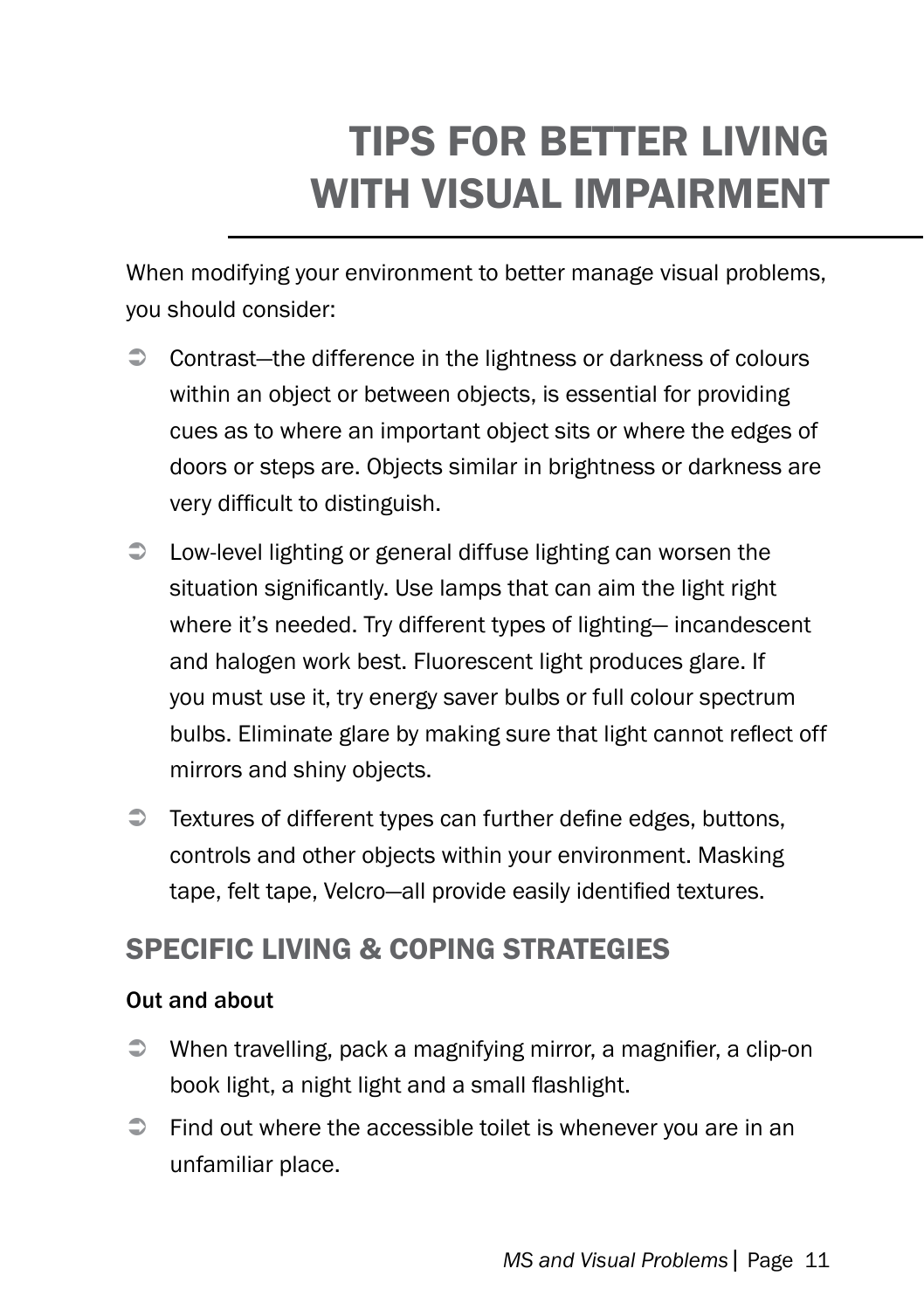- $\Rightarrow$  At the movies, take both a flashlight and a light coloured sweater. Put the sweater on your seat when/if you get up, to help you identify it when you get back.
- $\supset$  Tell new people you meet you don't have complete vision, so they won't think that you're rude if they wave and you don't respond.

#### At your desk

- Use adhesive-backed, large-print numbers and letters (called zoom caps) on your computer keys.
- $\Rightarrow$  Add lighting to your computer or desk.
- $\Rightarrow$  Re-label your files using a black ink on white file folders.
- $\supset$  Buy a phone with large numbers, a voice-activated phone or one with programmable numbers.
- $\supset$  Find out about low-vision computer enhancements.

#### In the kitchen

- $\supset$  Pare down what you have in your cabinets and shelves.
- $\supset$  Reorganise shelves, putting frequently-used items in the front.
- $\supset$  Label fridge & freezer shelves for easy retrieval.
- $\supset$  Buy drawer organisers in contrasting colours from the items you store in them.
- $\supset$  If your budget allows, have dishes and glasses in both a solid light colour and a solid dark colour and use with foods and beverages of the most colour contrast.
- **Buy different light and dark coloured chopping boards to add** contrast for easier chopping and slicing of food.
- $\Rightarrow$  Keep your fingertips curled under when slicing, or buy a pair of fishcleaning steel-mesh gloves. They prevent cuts.
- $\supset$  Purchase measuring spoons and cups with large contrasting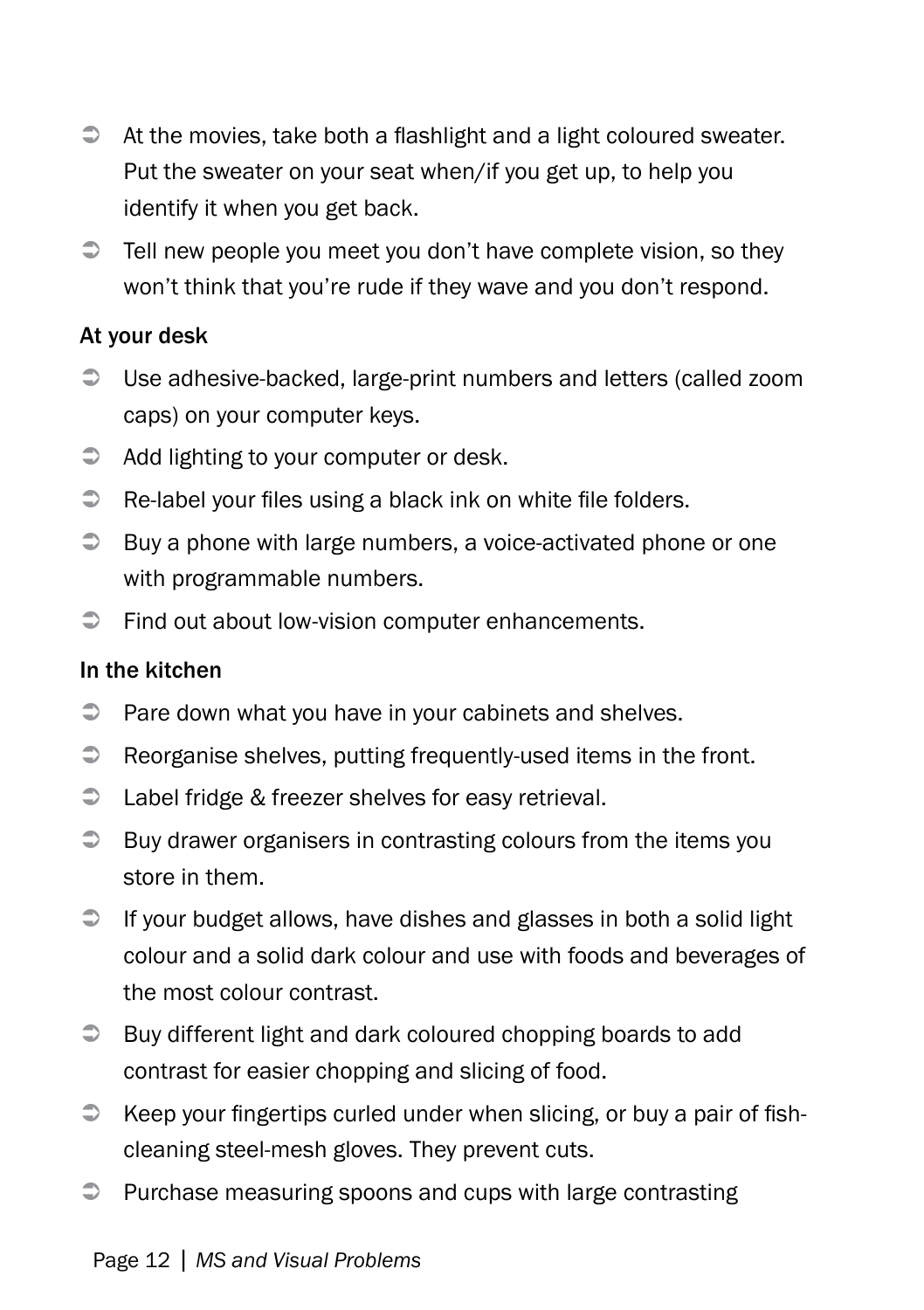numbers, or practice measuring directly into your hand.

- $\supset$  Mark often-used appliance settings with textured paint or a gluedon bead.
- $\supset$  Differentiate bottled foods from bottled cleaning products by using different, distinctive bottles.
- $\supset$  Before turning on the stove, place the pot on the element.
- $\supset$  Before reaching into a hot oven, use a fork or spoon to tap and feel where the rack is located.
- $\supset$  Long oven mitts offer burn protection.
- $\supset$  If possible, replace clear glass utensils with coloured ones that are easier to see.

#### Looking your best

- $\Rightarrow$  Have someone help you go through your closet and remove the things you don't wear. Then separate the rest by colour and develop a marking system.
- $\supset$  Hang belts, scarves, or neckties with the outfits they match.
- $\supset$  Sock and stocking colours can be identified by using a safety pin system: for black - no pins, brown - one pin, navy - two pins. Same for shoes, but mark the soles or insides with adhesive dots.
- For make-up, get an organiser and develop a colour coding system.
- $\supset$  In the shower, soap on a rope is helpful, or use a wash mitt with an opening for the soap so that you won't be dropping it and then having to find it. Put shampoo in a different bottle from the conditioner, so you know which you are using.

### In bed at night

 $\supset$  Always turn your bedside light on before you get out of bed if you have to get up during the night.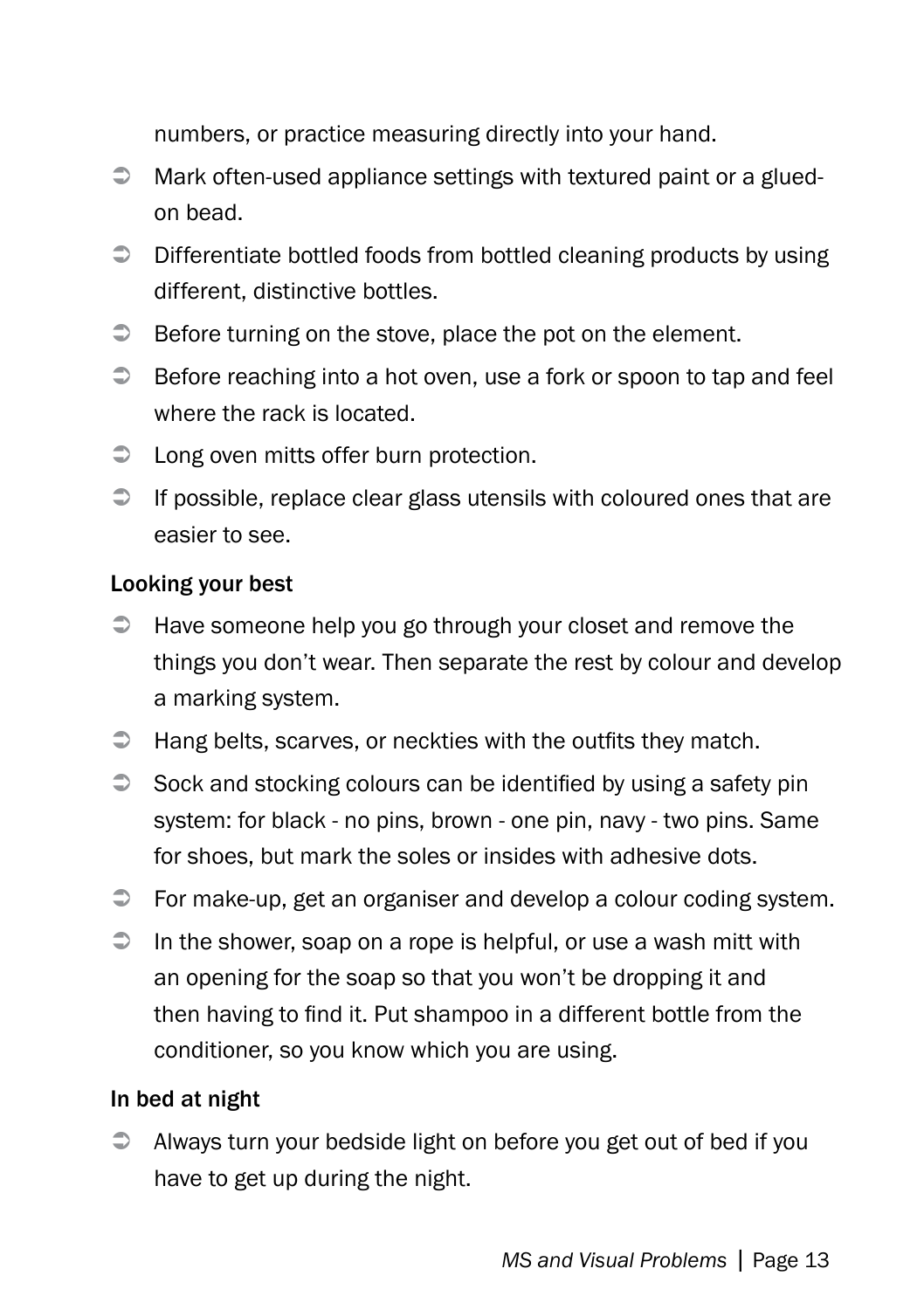# FINAL THOUGHTS

Vision problems offer their own set of special challenges for people with MS who experience them. Fortunately, the prognosis for recovery from many vision problems associated with MS is good.

Understanding vision problems and what can be done about them is the key to being able to manage them. As with other MS-related symptoms, managing problems works best when you, your family, carers and other support services take a positive and collaborative approach.

Don't ignore vision problems when they arise—seek help and input from others who are there to help. There are ways to manage vision issues with help from others and good approaches for lessening their impact on your daily living.

You may need to put in extra effort to manage the difficulties you experience and modify your environment in simple, practical ways so you can better cope with the way you do things in everyday life.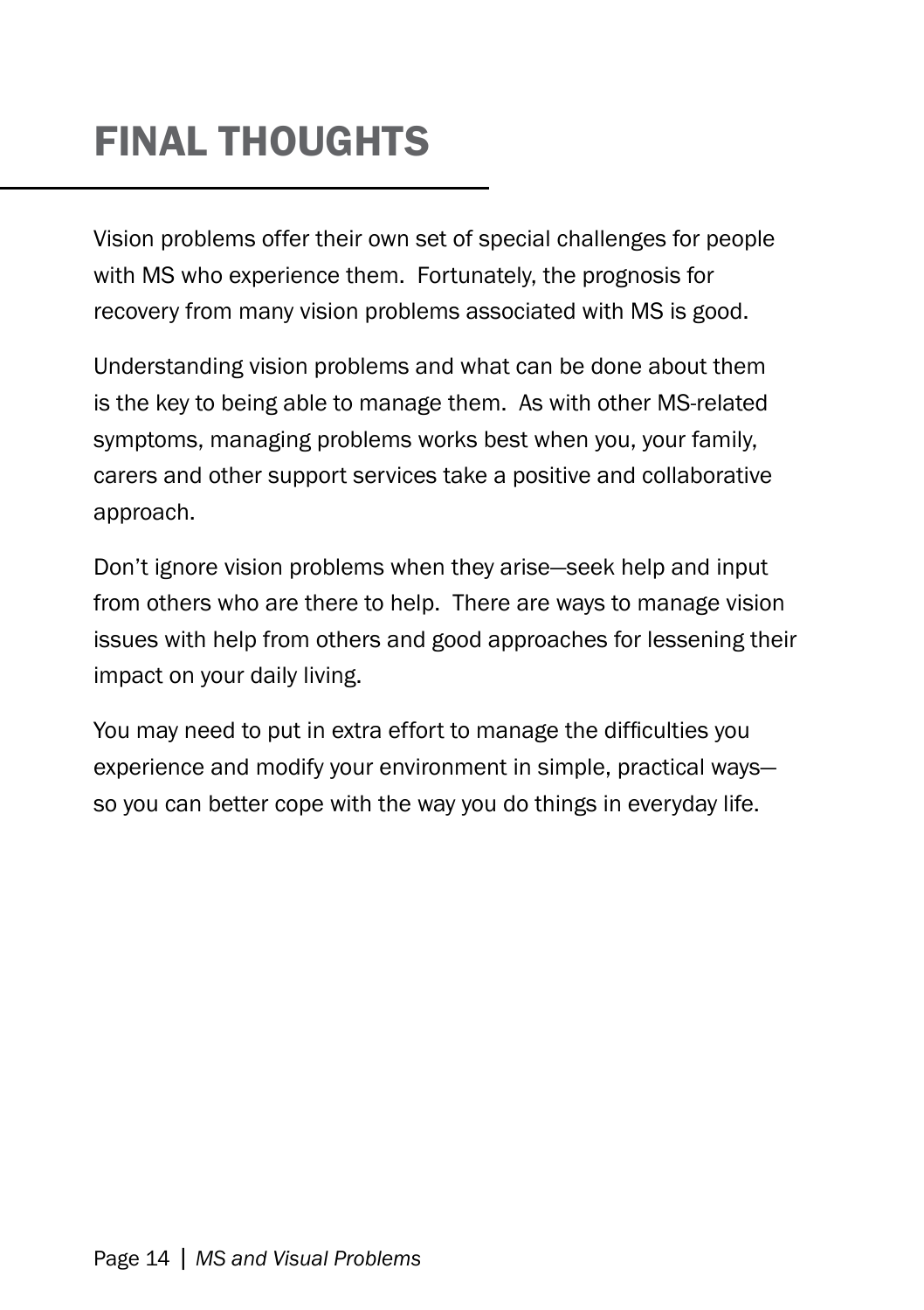# sources of support and information

# the ms society of NEW Zealand

We can put you in contact with a regional Field Worker. They arrange social groups, exercise classes, support meetings and referrals within their regions. Some people with MS find support groups helpful as an occasion where they can share their experiences and learn how others deal with MS. Contact details for your nearest regional society are located over the page.

# ROYAL NZ Foundation for the blind

The Royal New Zealand Foundation for the Blind is extremely helpful and has many useful services and resources—all available to people with MS and visual problems.

Ring the Foundation's toll free number 0800 24 33 33 for assistance. The staff there will answer your queries about technological aids for vision problems, other equipment and resources.

You can also use the Foundation's Online Equipment Shop at https://www.rnzfb.org.nz/equipmentshop or their online library catalogue at http://www.rnzfb.org.nz/library. They have a collection of talking books and braille books for adults. Don't forget your local public library—it can supply talking books and large print books too.

#### **Disability**

Weka: *What Everyone Keeps Asking*—about disability website www.weka.net.nz phone 0800 17 1981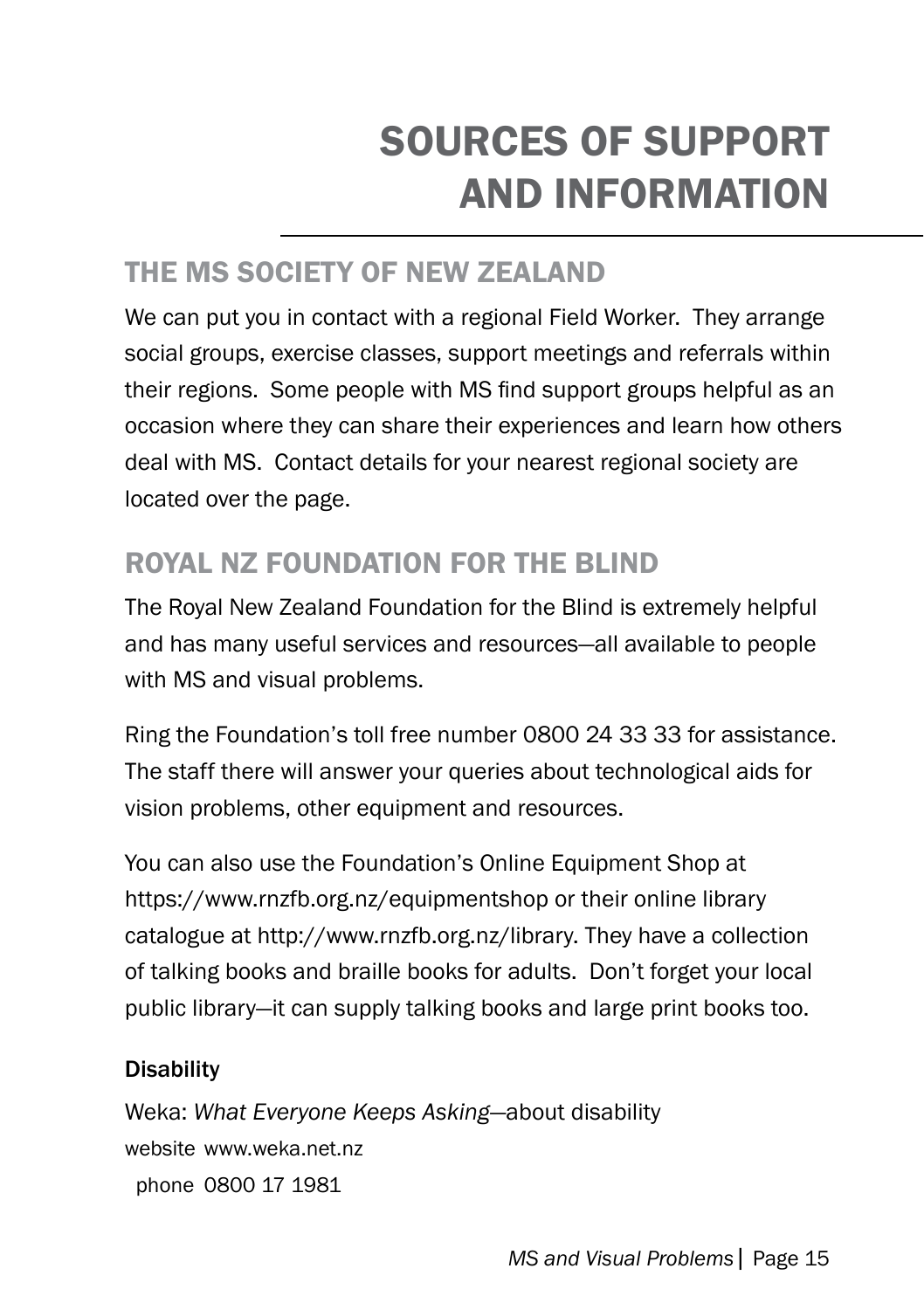# CONTACT DETAILS

### the ms society of NEW Zealand

MSNZ

PO Box 2627 Wellington 6140 NEW ZEALAND

Phone 0800 MS LINE or 0800 675 463

or 04 499 4677

Email info@msnz.org.nz

Website www.msnz.org.nz

### REGIONAL MS SOCIETIES

| Northland              | 09 438 3945 | Manawatu          | 06 357 3188 |
|------------------------|-------------|-------------------|-------------|
| Auckland & North Shore | 09 845 5921 | Wellington        | 04 388 8127 |
| Waikato                | 07 834 4740 | Marlborough       | 03 578 4058 |
| Bay of Plenty          | 07 571 6898 | Nelson            | 03 544 6386 |
| Rotorua                | 07 346 1830 | <b>West Coast</b> | 03 768 7007 |
| Gisborne               | 068688842   | Canterbury        | 03 366 2857 |
| Hawkes Bay             | 06 843 5002 | South Canterbury  | 03 684 7834 |
| Taranaki               | 06 751 2330 | Otago             | 03 455 5894 |
| Wanganui               | 06 345 2336 | Southland         | 03 218 3975 |

### OTHER SOURCES OF SUPPORT

weka: *What Everyone keeps Asking* - about diability website www.weka.net.nz phone 0800 17 1981

#### Enable NZ

website www.enable.co.nz phone 0800 362 253

Carer's New Zealand - NZ's national organisation for carers website www.carers.net.nz email info@carers.net.nz phone 09 406 0412